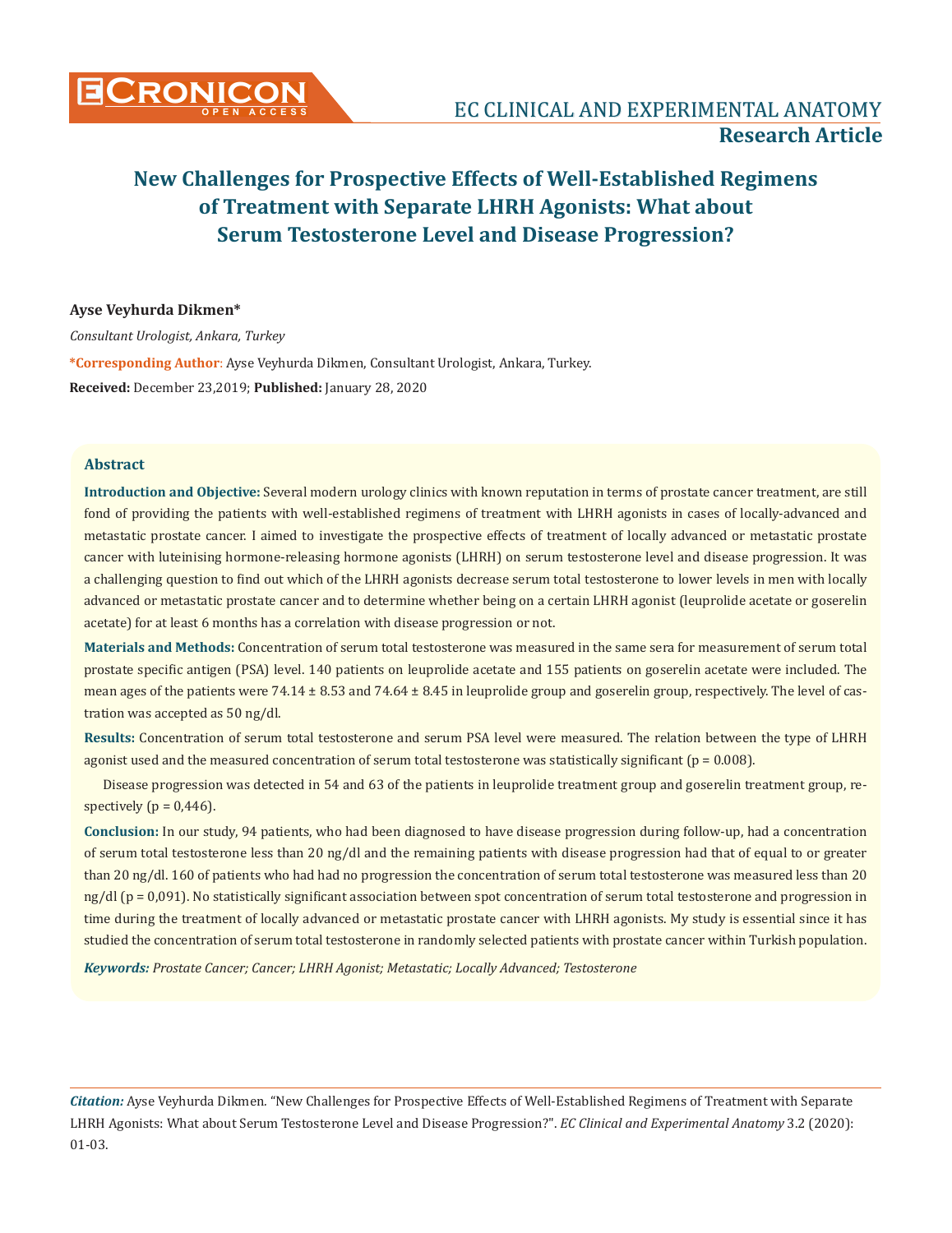## **Introduction and Objective**

In today's world of innovation and technology, prostate cancer has still been one of the most conspicuous areas of investigation ever after. In the last decade, many milestones in treatment of patients with locally-advanced and metastatic prostate cancer have been successfully outreached. Owing to increasing number of incidence of prostate cancer in developing countries, distinguished methods of treatment are being encouraged, especially in metastatic form of disease. However, several modern urology clinics with known reputation in terms of prostate cancer treatment, are still fond of providing the patients with well-established regimens of treatment with luteinizing hormone-releasing hormone (LHRH) agonists in cases of locally-advanced and metastatic prostate cancer.

For the last three decades, the mostly preferred approach of treatment to locally advanced or metastatic prostate cancer has been the method of decreasing the level of circulating testosterone even to lowest levels, which is accepted as being under 20 ng/dl with luteinizing hormone-releasing hormone (LHRH) agonists. LHRH agonists cause a downregulation of LHRH receptors, leading to a remarkable reduction in the secretion of bioactive hormones stimulating testosterone production and a final status of "selective medical hypophysectomy" [1]. In this mode of treatment, the key point is a quicker acting, and rapidly solving agent for the situation have to be preferred. Thousands of patients with locally advanced and metastatic prostate cancer still continue to be prescribed with hormonal therapy with a remarkable sense of trust despite its well-known toxic prospective effects. A thorough understanding of the indications and potential benefits of this way of treatment is needed much more than ever after.

I aimed to investigate the prospective effects of treatment of locally advanced or metastatic prostate cancer with luteinising hormonereleasing hormone agonists (LHRH) on serum testosterone level and disease progression. It was a challenging question to find out which of the LHRH agonists decrease serum total testosterone to lower levels in men with locally advanced or metastatic prostate cancer and to determine whether being on a certain LHRH agonist (leuprolide acetate or goserelin acetate) for at least 6 months has a correlation with disease progression or not.

#### **Materials and Methods**

Patients with locally advanced and metastatic prostate cancer, who had been under LHRH agonist therapy for at least 6 months at the time of outpatient clinic visit were included in the study. The patients were included into two groups, using either goserelin or leuprolide acetate as LHRH agonists for treatment. 205 of the patients of both groups had been using the therapy for more than 3 years by the time of their inclusion to the study. Concentration of serum total testosterone was measured in the same sera, which was taken for measurement of serum total prostate specific antigen (PSA) level. 140 patients on leuprolide acetate and 155 patients on goserelin acetate were included in the study. The mean ages of the patients were  $74.14 \pm 8.53$  and  $74.64 \pm 8.45$  in leuprolide group and goserelin group, respectively. The level of castration was accepted as serum testosterone level being equal to or less than 50 ng/dl. As accepted in the study of Ostergren et.al. reaching the lowest achievable levels of testosterone delays disease progression and increases overall survival in men with advanced prostate cancer [2].

## **Results**

Concentration of serum total testosterone was measured in order to determine the status of castration of the patients. The relation between the type of LHRH agonist used and the measured concentration of serum total testosterone was statistically significant ( $p = 0.008$ ).

Disease progression was detected in 54 and 63 of the patients in leuprolide treatment group and goserelin treatment group, respectively (p = 0,446). In the study, 94 patients, who had been diagnosed to have disease progression during follow-up, had a concentration of serum total testosterone less than 20 ng/dl and the remaining patients with disease progression had that of equal to or greater than 20 ng/dl. For 160 of patients who had had no disease progression, the concentration of serum total testosterone was measured less than 20 ng/dl (p = 0,091). That parameter was statistically significant.

*Citation:* Ayse Veyhurda Dikmen*.* "New Challenges for Prospective Effects of Well-Established Regimens of Treatment with Separate LHRH Agonists: What about Serum Testosterone Level and Disease Progression?". *EC Clinical and Experimental Anatomy* 3.2 (2020): 01-03.

02